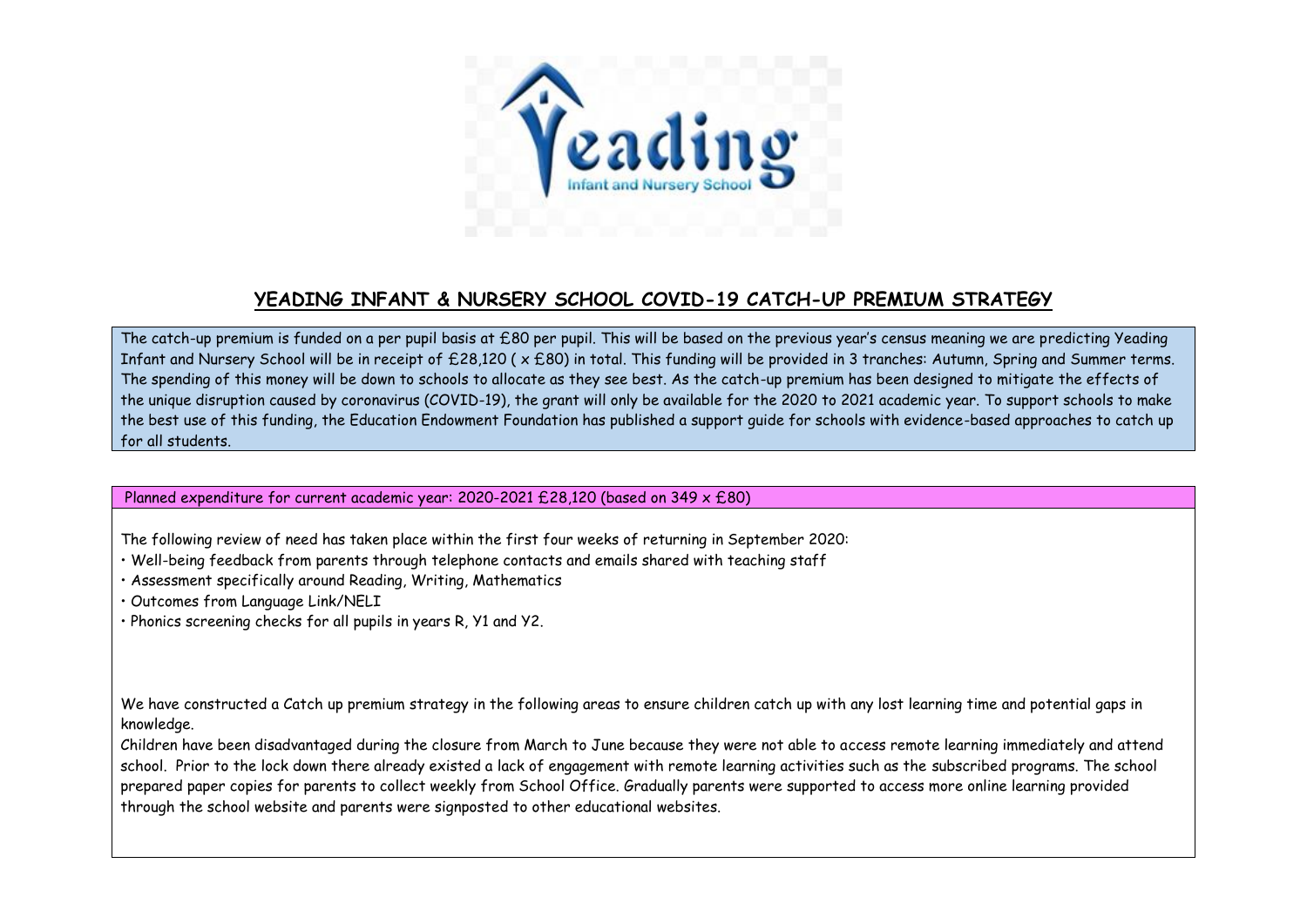## **Background:**

The vast majority of children from Reception to Year 2 engaged with the remote learning/paper learning packs that the school provided. A large number of pupils found that it was hard to find space to do the work often having to share devices and support with other household members. Purple Mash and paper learning packs were the preferred choice of home learning. In the first full week September 7th 2020, we had a good response to children coming back to school. Attendance was stable across all year groups upon return - Reception children were brought back on a staggered basis over 3 weeks to ease the transition process since visits were not possible during Summer 2020 due to Covid 19. Overall attendance for Week 1 was 92% (Excluding Reception who were not attending on first day of return). By the end of term, our attendance was 95%. Our school was fully closed over the summer holiday period which meant that the school provided Holiday Homework Packs over the summer break. As a staff, we have discussed the need for the use of consistent beginning of year baselines within Reading, Writing and Mathematics. The staff have jointly agreed which baselines they are going to use so that we have standardisation and consistency across all year groups and cohorts. We have agreed that these baselines will be carried out by the end of September 2020. At this point we will discuss as a staff what the baseline results are telling us in terms of which children across year groups have regressed in terms of their learning and then SMT will look at how best to provide support and interventions across Reading, Writing and Mathematics in order to help identifies children to catch up in their areas of identified need. Catch up Premium will be targeted to provide this support and interventions. We will focus on quality first teaching, empowering our team of staff by providing high quality training, specific year group 'gap' filling, classroom intervention and small group targeted support with the child's health and well-being at the centre of all we do. We have also considered advice and guidance from the Department for Education and Education Endowment Fund.

| Teaching and Whole School Strategies using Academic Support |                         |                   |                     |                                  |                           |
|-------------------------------------------------------------|-------------------------|-------------------|---------------------|----------------------------------|---------------------------|
| <b>TEACHING AND</b>                                         | ACTION TARGETED         | STAFFING/         | <b>OUTCOME</b>      | <b>EVALUATION OF BEST</b>        | <b>WIDER STRATEGIES</b>   |
| LEARNING BARRIER                                            | <b>ACADEMIC SUPPORT</b> | <b>TRAINING</b>   |                     | PRACTICE AGAINST                 |                           |
| AND CONTEXT                                                 |                         |                   |                     | RESEARCH BY THE DFE AND          |                           |
|                                                             |                         |                   |                     | <b>EDUCATION ENDOWMENT</b>       |                           |
|                                                             |                         |                   |                     | <b>FOUNDATION</b>                |                           |
| Reading: (Reading                                           | Children have been      | Team Leaders to   | Lead Teachers will  | Team leaders will support and    | Encourage parents to      |
| Recovery, FFT,                                              | screened to identify    | review and        | continually monitor | review intervention timetable    | continue to access school |
| BRP, Read It 2)                                             | gaps in their Phonic    | monitor progress  | and review progress | with Inclusion leader to ensure  | subscribed programs for   |
|                                                             | knowledge due to        | half termly,      | made to ensure      | timely and appropriate support   | reading by the school     |
| Due to lockdown                                             | Lockdown.               | providing regular | effectiveness of    | for targeted children.           | e.g. Bug Club.            |
| Children have gaps                                          | <b>First Quality</b>    | feedback to SMT.  | interventions to    |                                  |                           |
| in their                                                    | Teaching, Ungualified   | through timely    | raise standards.    | Teachers have embedded           | Use of Instagram to       |
| Knowledge/recall                                            | teachers, HLTA's,       | interventions.    | Year 2 to meet or   | training from Guided Reading     | promote further reading   |
| of phonics and                                              | Class TA's and          |                   | exceed predicted    | CPD INSETS, Talk for Writing,    | opportunities such as     |
| application of                                              | additional support to   | Reading Recovery  | Screening Check in  | Bug Club and Readit2.            | through World Book day    |
| phonics to their                                            | close the gap.          | teachers to model | Autumn 2020.        | Comparison to the results prior  | tokens, Bug club          |
| reading, which has                                          |                         |                   |                     | to Covid19 outbreak will be used | tutorials                 |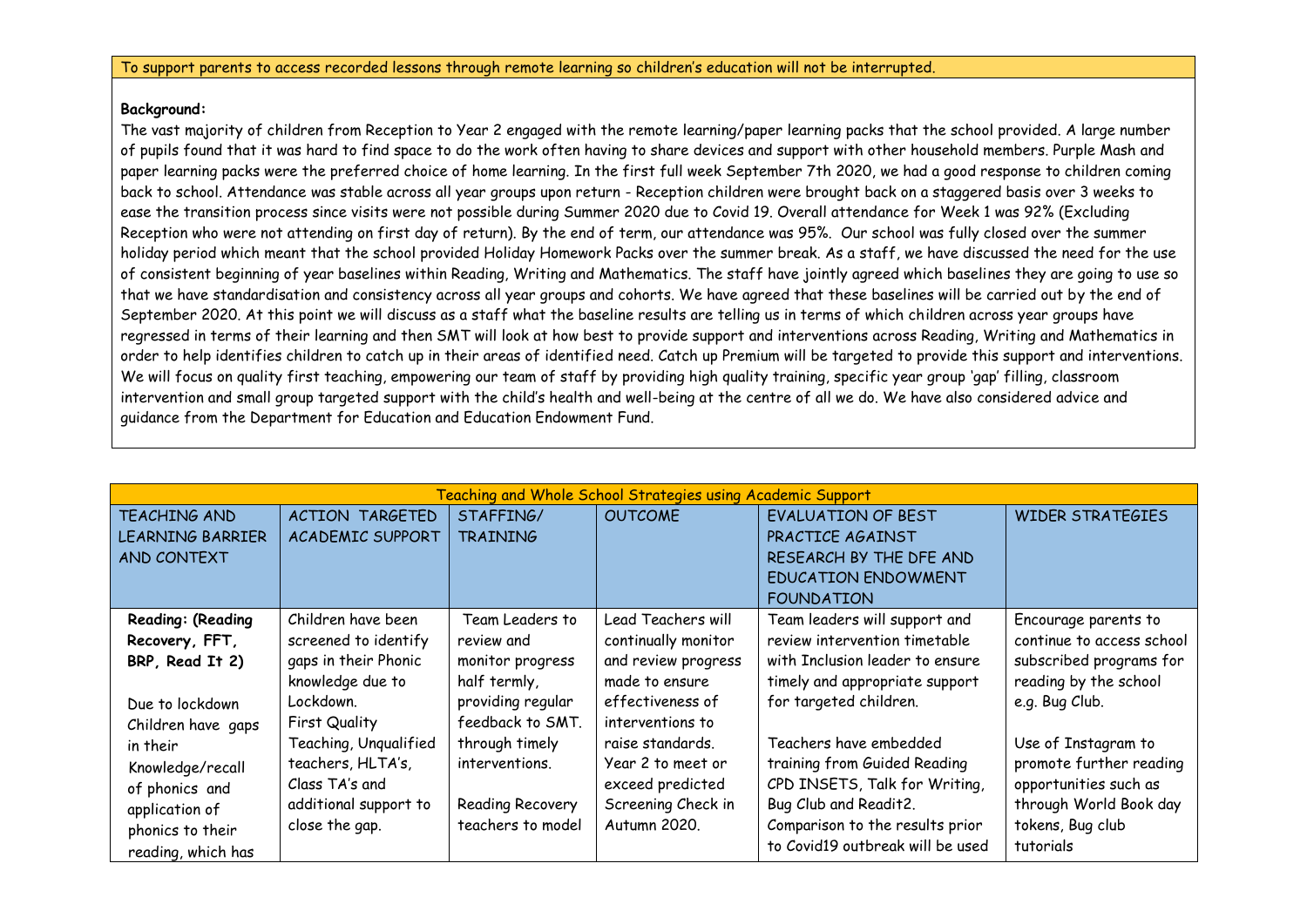| to ascertain and measure<br>Early years to focus<br>quided reading<br><b>EYFS</b><br>impacted on<br>Mitigate the impact<br>Promote the Local<br>on targeting<br>sessions.<br>progress and success.<br>progress in<br>vocabulary, narrative<br>of school closure<br>Library's Summer<br>reading across |  |
|-------------------------------------------------------------------------------------------------------------------------------------------------------------------------------------------------------------------------------------------------------------------------------------------------------|--|
|                                                                                                                                                                                                                                                                                                       |  |
|                                                                                                                                                                                                                                                                                                       |  |
| skills, active listening<br>Create post for<br>through close<br><b>EEF Rationale: "Research</b><br>Reading Challenge to<br>the school.                                                                                                                                                                |  |
| and phonological<br>subsidiary tuition<br>monitoring of gaps<br>suggests that phonics is<br>engage children in<br>Children have not                                                                                                                                                                   |  |
| particularly beneficial for<br>reading books when the<br>awareness using<br>and appropriate<br>programme<br>had the                                                                                                                                                                                   |  |
| younger learners (4-7 year olds)<br>Nuffield Early<br>teacher.<br>strategies to<br>libraries reopen again<br>opportunity to                                                                                                                                                                           |  |
| as they begin to read."<br>support regular<br>Language<br>read to others,                                                                                                                                                                                                                             |  |
| Intervention (NELI).<br>£77 per pupil $\times$<br>reading<br>Replenish reading book<br>access stories,                                                                                                                                                                                                |  |
| 21<br>opportunities<br>stocks to support catch<br>enjoy books that                                                                                                                                                                                                                                    |  |
| through a language<br>According to the EEF, on<br>Improvement in<br>up<br>are matched to                                                                                                                                                                                                              |  |
| rich environment,<br>average, reading comprehension<br>reading attainment<br>£1617.00                                                                                                                                                                                                                 |  |
| their reading<br>across school in line<br>bug club and reading<br>approaches deliver an additional<br>Provide support for early                                                                                                                                                                       |  |
| ability. Children<br>books home.<br>six months' progress. Successful<br>with national<br>careers and training                                                                                                                                                                                         |  |
| have gaps in<br>reading comprehension<br>teachers ensuring access<br>expectations                                                                                                                                                                                                                     |  |
| their reading<br>KS1<br>approaches allow activities to be<br>to high quality support                                                                                                                                                                                                                  |  |
| Comprehension Skills.<br>Following a baseline<br>carefully tailored to pupils'<br>and feedback for lesson<br>Purchase Cracking                                                                                                                                                                        |  |
| Comprehension<br>assessment in Years<br>reading capabilities, and involve<br>observations including                                                                                                                                                                                                   |  |
| Scheme to teach<br>1 and 2 $a$<br>activities and texts that provide<br>wellbeing support                                                                                                                                                                                                              |  |
| an effective, but not<br>whole class.<br>comprehensive                                                                                                                                                                                                                                                |  |
| support plan to<br>overwhelming, challenge.<br>Revisit school policies to                                                                                                                                                                                                                             |  |
| ensure that they are fit<br>£350.00<br>ensure gaps in                                                                                                                                                                                                                                                 |  |
| reading attainment<br>EEF rationale: Parents have been<br>for purpose and support                                                                                                                                                                                                                     |  |
| Support children in<br>are plugged and<br>primary educators during this<br>catch up                                                                                                                                                                                                                   |  |
| period of lockdown restrictions<br>reaching age related<br>progress in phonics                                                                                                                                                                                                                        |  |
| expectations through<br>assessment and<br>and it is imperative that schools                                                                                                                                                                                                                           |  |
| intervention clubs in<br>and families continue to work<br>reading book levels                                                                                                                                                                                                                         |  |
| shows this.<br>together when children return to<br>holidays                                                                                                                                                                                                                                           |  |
| school                                                                                                                                                                                                                                                                                                |  |
| Teachers will<br>Support pupils to settle<br>Writing:<br>Reading<br>To raise attainment<br>EEF Improving Literacy in Key                                                                                                                                                                              |  |
| back into school and<br>Gaps in writing have<br>in writing so that it<br>identify the gaps in<br>Stage 1<br>Recovery                                                                                                                                                                                  |  |
| been identified and<br>is in line or<br>https://educationendowmentfoun<br>class routines using<br>children's learning.<br>teachers to                                                                                                                                                                 |  |
| dation.org.uk/tools/guidance<br>Zones of Regulation.<br>could be a barrier in<br>exceeding end of<br><b>Interventions</b><br>support                                                                                                                                                                  |  |
| year targets. Pupil<br>reports/literacy-ks-1/<br>children reaching<br>identified pupils<br>targeted to small                                                                                                                                                                                          |  |
| their target levels by<br>Progress Meetings<br>Revisit school policies to<br>with reading,<br>groups to meet                                                                                                                                                                                          |  |
| to track and monitor<br>EEF rationale: Parents have been<br>ensure that they are fit<br>end of year.<br>their needs on a<br>Writing and                                                                                                                                                               |  |
| for purpose and support<br>primary educators during this<br>this progress.<br>Comprehension.<br>short-term basis.                                                                                                                                                                                     |  |
| period of lockdown restrictions<br>catch up<br>HLTA has to                                                                                                                                                                                                                                            |  |
| and it is imperative that schools<br>Increase the<br>support in all                                                                                                                                                                                                                                   |  |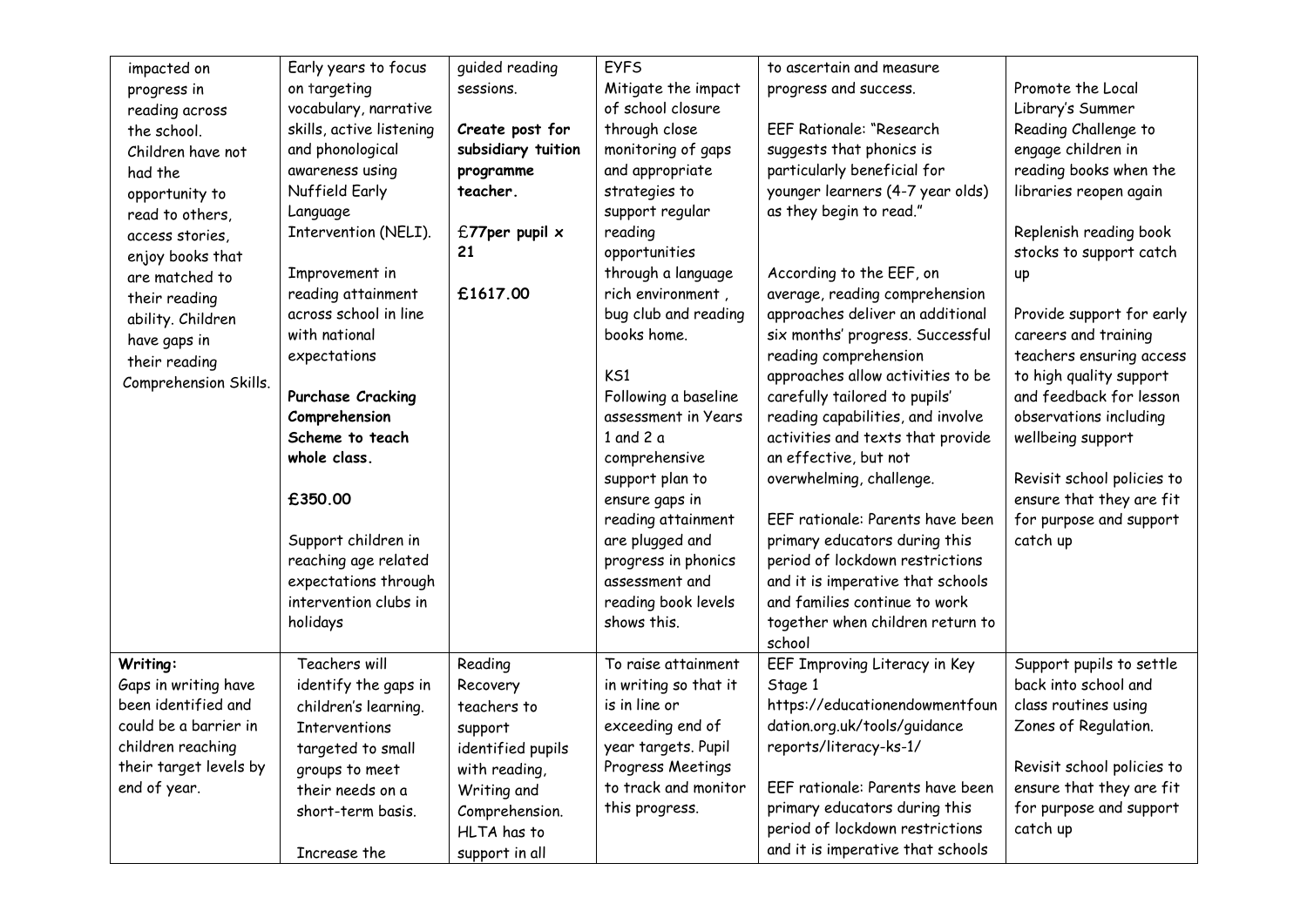|                                                                                                | frequency of 1:1<br>reading<br>opportunities e.g<br>Readit2, individual<br>reading with<br>classroom<br>volunteers<br>Continue to provide<br>provision for home<br>learning for those<br>children needing to<br>self-isolate or in<br>case of a local<br>outbreak<br>Support children in<br>reaching age<br>related<br>expectations<br>through<br>intervention clubs | year groups.<br>Appoint a new<br>Part time HLTA<br>£10,000                                                                                                                  | Children's fluency,<br>decoding and<br>comprehension skills<br>will become<br>consolidated through<br>a structured reading<br>programme, ensuring<br>children will reach<br>their age related<br>milestones at end of<br>the year | and families continue to work<br>together when children return to<br>school                                                                                                                                                                                                                                                                                                                                                                                               |                                                                                                                                                                                                                   |
|------------------------------------------------------------------------------------------------|----------------------------------------------------------------------------------------------------------------------------------------------------------------------------------------------------------------------------------------------------------------------------------------------------------------------------------------------------------------------|-----------------------------------------------------------------------------------------------------------------------------------------------------------------------------|-----------------------------------------------------------------------------------------------------------------------------------------------------------------------------------------------------------------------------------|---------------------------------------------------------------------------------------------------------------------------------------------------------------------------------------------------------------------------------------------------------------------------------------------------------------------------------------------------------------------------------------------------------------------------------------------------------------------------|-------------------------------------------------------------------------------------------------------------------------------------------------------------------------------------------------------------------|
| Maths:<br>Sustain the impact of<br>previous school<br>improvement projects<br>including maths. | in holidays<br>Teachers will quickly<br>identify and group<br>children according to<br>their ability and<br>needs.<br>Children will work<br>from their starting<br>points and<br>accelerated to catch<br>up, using Maths<br>Mastery, especially<br>the more able<br>children.                                                                                        | Use high quality<br>targeted support<br>to help all children<br>learn using high<br>quality, targeted<br>support can<br>provide effective<br>extra support for<br>children. | Gaps in maths<br>knowledge to be<br>addressed to raise<br>attainment so that it<br>is in line or<br>exceeding end of<br>year targets.<br>Progress Meetings<br>to track and monitor<br>this progress.                              | Use the most appropriate<br>strategy to support return to<br>school including through<br><b>EEF Rationale: Mastery learning</b><br>appears to be a promising<br>strategy for narrowing the<br>attainment gap.<br>EEF, there are a number of<br>meta-analyses which indicate<br>that, on average, mastery<br>learning approaches are<br>effective, leading to an<br>additional five months' progress.<br>EEF rationale: Parents have been<br>primary educators during this | Teachers to share<br>children's targets with<br>parents and continue to<br>set regular Homework<br>for children.<br>Revisit school policies to<br>ensure that they are fit<br>for purpose and support<br>catch up |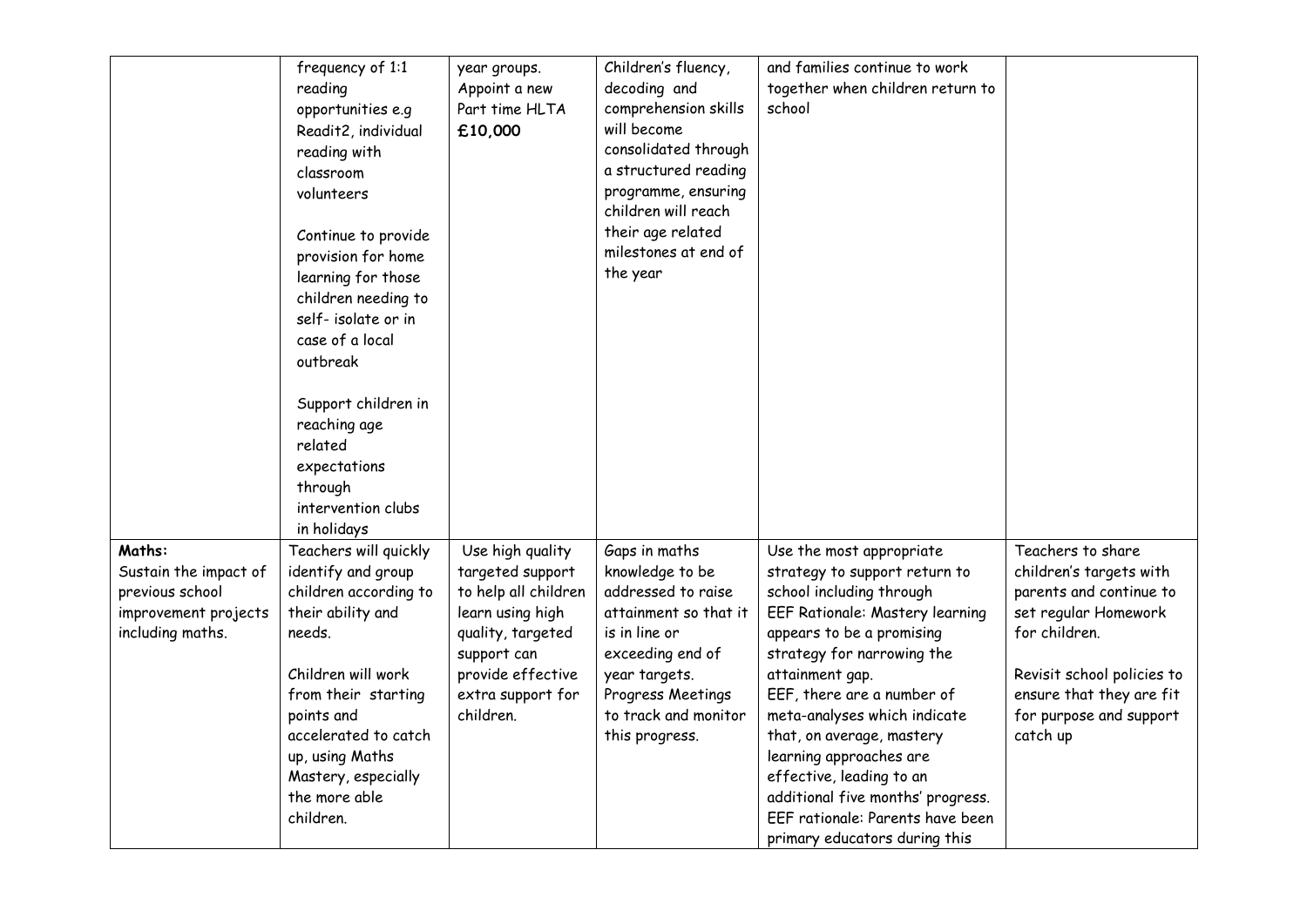| provision for home                                                                                                                                                                                                                                                                                                                                                                                                                                                                                                                      | learning for those<br>children needing to<br>self-isolate or in<br>case of a local<br>outbreak                                                                                                                                                                                                                                                                                                                                                                                            |                                                                                                                                                                                                                                                                                                                                                                          |                                                                                                                                                                                                                                                                   | and it is imperative that schools<br>and families continue to work<br>together when children return to<br>school                                                                                                                                                                                                                                                                                                                                                                           |                                                                                                                                                                                                                                                                                                                                                                                                                                                                                                   |
|-----------------------------------------------------------------------------------------------------------------------------------------------------------------------------------------------------------------------------------------------------------------------------------------------------------------------------------------------------------------------------------------------------------------------------------------------------------------------------------------------------------------------------------------|-------------------------------------------------------------------------------------------------------------------------------------------------------------------------------------------------------------------------------------------------------------------------------------------------------------------------------------------------------------------------------------------------------------------------------------------------------------------------------------------|--------------------------------------------------------------------------------------------------------------------------------------------------------------------------------------------------------------------------------------------------------------------------------------------------------------------------------------------------------------------------|-------------------------------------------------------------------------------------------------------------------------------------------------------------------------------------------------------------------------------------------------------------------|--------------------------------------------------------------------------------------------------------------------------------------------------------------------------------------------------------------------------------------------------------------------------------------------------------------------------------------------------------------------------------------------------------------------------------------------------------------------------------------------|---------------------------------------------------------------------------------------------------------------------------------------------------------------------------------------------------------------------------------------------------------------------------------------------------------------------------------------------------------------------------------------------------------------------------------------------------------------------------------------------------|
|                                                                                                                                                                                                                                                                                                                                                                                                                                                                                                                                         | Support children in<br>reaching age related<br>expectations through<br>intervention clubs in<br>holidays                                                                                                                                                                                                                                                                                                                                                                                  |                                                                                                                                                                                                                                                                                                                                                                          |                                                                                                                                                                                                                                                                   |                                                                                                                                                                                                                                                                                                                                                                                                                                                                                            |                                                                                                                                                                                                                                                                                                                                                                                                                                                                                                   |
| <b>Broad and Balanced</b><br>Curriculum:<br>Subjects that are<br>proven to have a<br>positive therapeutic<br>benefit, (e.g. Forest<br>Schools, Beach Area<br>in Quad, Art Therapy,<br>Music, Singalong,<br>YINS Café, Zumba,<br>Play Rangers, Cooking,<br>Nurture, Gardening,<br>Drama Therapy,<br>Lunchtime Games<br>Club, After School<br>Clubs) give children a<br>means of exploring<br>and exercising<br>difficult<br>emotions. Set up a<br>new Sensory Room in<br>KS1 area. It is<br>especially important<br>during the return to | All subjects have a<br>clear intent and are<br>consistently and<br>effectively<br>implemented across<br>the school and make a<br>positive impact on<br>children's learning.<br>Use ELSA to support<br>emotional well - being<br>of children.<br>Ensure continuity of<br>Lego Therapy, PALS,<br>Attention Hillingdon<br>and Social<br><b>Communication Groups</b><br>for targeted children.<br>Release Music TA for<br>afternoons to deliver<br>Singing and drama<br>lessons to Reception, | Monitoring by<br>coordinators and<br>SLT of teaching,<br>planning, learning,<br>work and data.<br>More training for<br>supporting<br>pastoral<br>behaviour<br>including PALS,<br><b>SCERTS and RSE</b><br>Increase the<br>amount of<br>pastoral support<br>available at<br>break/lunch<br>times through<br>training for<br>SMSAs and<br>deployment of<br>Learning Mentor | Assess curriculum<br>provision to ensure<br>that it is kept broad<br>and balanced with<br>pupil wellbeing in<br>mind.<br>Through additional<br>training, staff are<br>proficient in risk<br>assessment and<br>safeguarding<br>procedures upon<br>return to school | <b>EEF Rationale: "Improved</b><br>outcomes (through participation<br>in the arts) have been identified<br>in English, mathematics and<br>science. Benefits have been<br>found in primary schools, with<br>greater effects on average for<br>younger learners.<br>EEF rationale: Parents have been<br>primary educators during this<br>period of lockdown restrictions<br>and it is imperative that schools<br>and families continue to work<br>together when children return to<br>school | Support pupils with their<br>mental and physical well -<br>being and their social<br>skills.<br>Continue to hold<br>'Structured<br>Conversations' with<br>parents remotely.<br>Contact local partners<br>such as football clubs<br>for outreach<br>opportunities including<br>Hayes FC, Brentford<br>Following guidance and<br>when restrictions allow,<br>restart after school<br>clubs and Breakfast<br>provision<br>Offer pastoral support<br>clubs by Learning Mentor<br>and PE TA to support |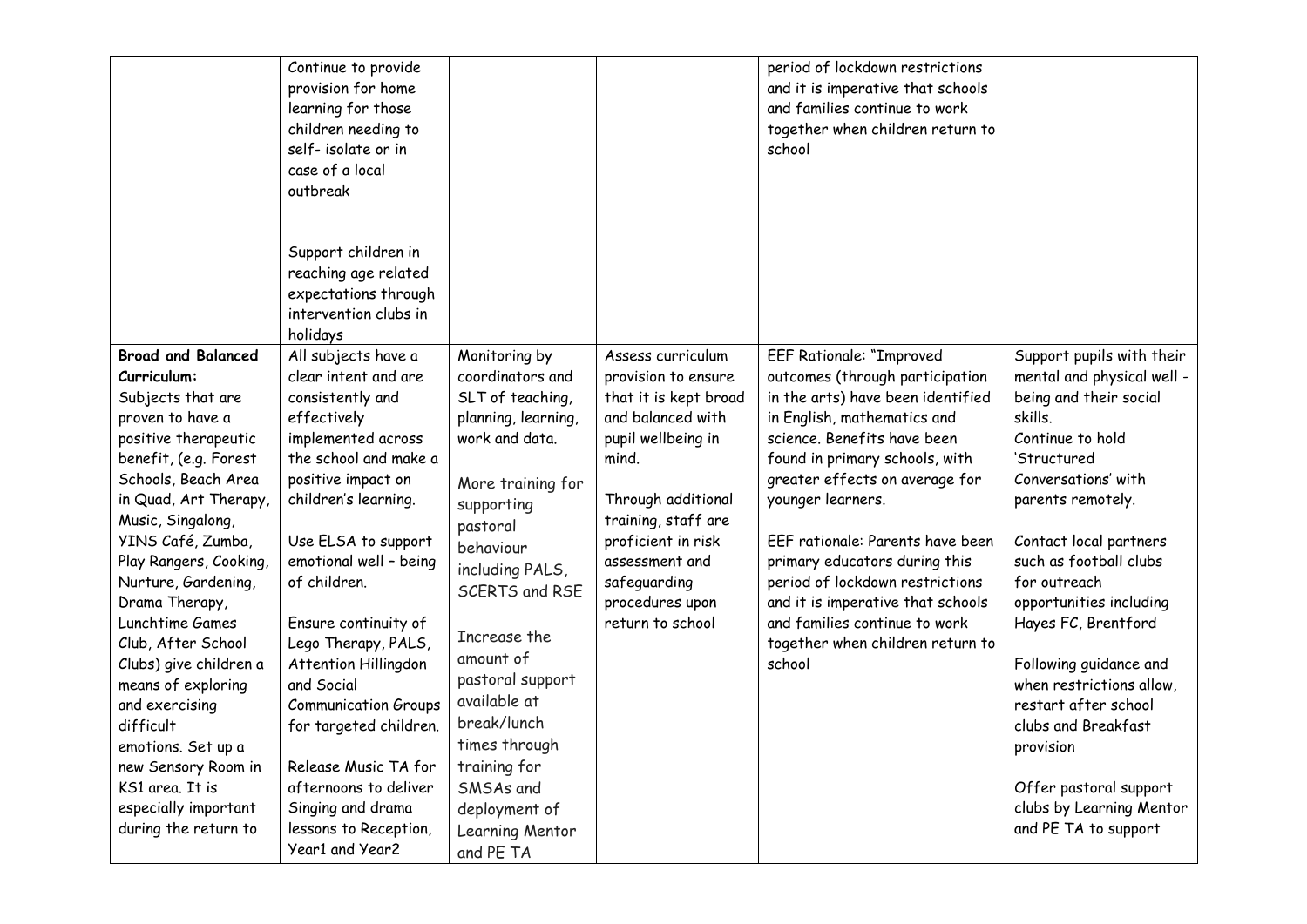| school after COVID-    | £7,000.00             |                        |                      |                                | challenging behaviour,    |
|------------------------|-----------------------|------------------------|----------------------|--------------------------------|---------------------------|
| 19 Pandemic            | Sensory Room in KS1   |                        |                      |                                | loss                      |
| Lockdown to provide a  | Area £5,000           |                        |                      |                                |                           |
| balance with the       | YINS Café:            |                        |                      |                                |                           |
| academic curriculum.   | £2,500.00             |                        |                      |                                |                           |
|                        |                       |                        |                      |                                |                           |
|                        | Art therapy training  |                        |                      |                                |                           |
|                        | £150.00               |                        |                      |                                |                           |
|                        |                       |                        |                      |                                |                           |
|                        | Provide a             |                        |                      |                                |                           |
|                        | comprehensive         |                        |                      |                                |                           |
|                        | transition curriculum |                        |                      |                                |                           |
|                        | that plugs gaps in    |                        |                      |                                |                           |
|                        | learning and          |                        |                      |                                |                           |
|                        | prepares children     |                        |                      |                                |                           |
|                        | for the return to     |                        |                      |                                |                           |
|                        | attending school      |                        |                      |                                |                           |
|                        | every day.            |                        |                      |                                |                           |
| Access to              | Decision made to      | <b>ICT</b> Coordinator | A familiar remote    | EEF Improving Literacy in Key  | Feedback from parents     |
| Technology:            | record lessons as the | to support the         | learning offer to be | Stage 1                        | shows that some are       |
| To provide equality of | on line-learning      | Implementation         | in place.            | https://educationendowmentfoun | unable to access learning |
| access to remote       | platform.             | and launch of          | Parents are          | dation.org.uk/public           | tasks set electronically. |
| home learning and      |                       | SMART                  | confident in using   |                                | Where this is the case.   |
| Home Learning Packs.   | Audit to be           | Notebook/Zoom          | remote learning with |                                | families are provided     |
|                        | completed of current  | to staff.              | support from their   |                                | with IPads or paper       |
|                        | IT devices in school  | Ongoing support        | Class Teachers e.g.  |                                | copies of work set.       |
|                        | and complete school   | for staff to use       | Bug Club Help Video  |                                | Some families do not      |
|                        | wide software         | and direct learning    | along with           |                                | have access to up an up   |
|                        | updates including     | for children in        | Handwriting, Phonics |                                | to date range of books    |
|                        | purchase of IPads     | Education City,        | and Maths.           |                                | for children to read at   |
|                        | and tablets as        | Purple Mash, Bu        |                      |                                | home. Where this is the   |
|                        | required.             | Club                   | Parent Surveys will  |                                | case, they are provided   |
|                        |                       |                        | show that parents    |                                | with opportunities to     |
|                        | All year groups from  |                        | are feeling          |                                | choose books school       |
|                        | Nursery -Year 2 to    |                        | supported and        |                                | library.                  |
|                        | have a copy of the    |                        | confident in the use |                                |                           |
|                        | CPG catch up bundles  |                        | of remote learning   |                                |                           |
|                        | Use multi - lingual   |                        | platforms            |                                |                           |
|                        | expertise of staff    |                        |                      |                                |                           |